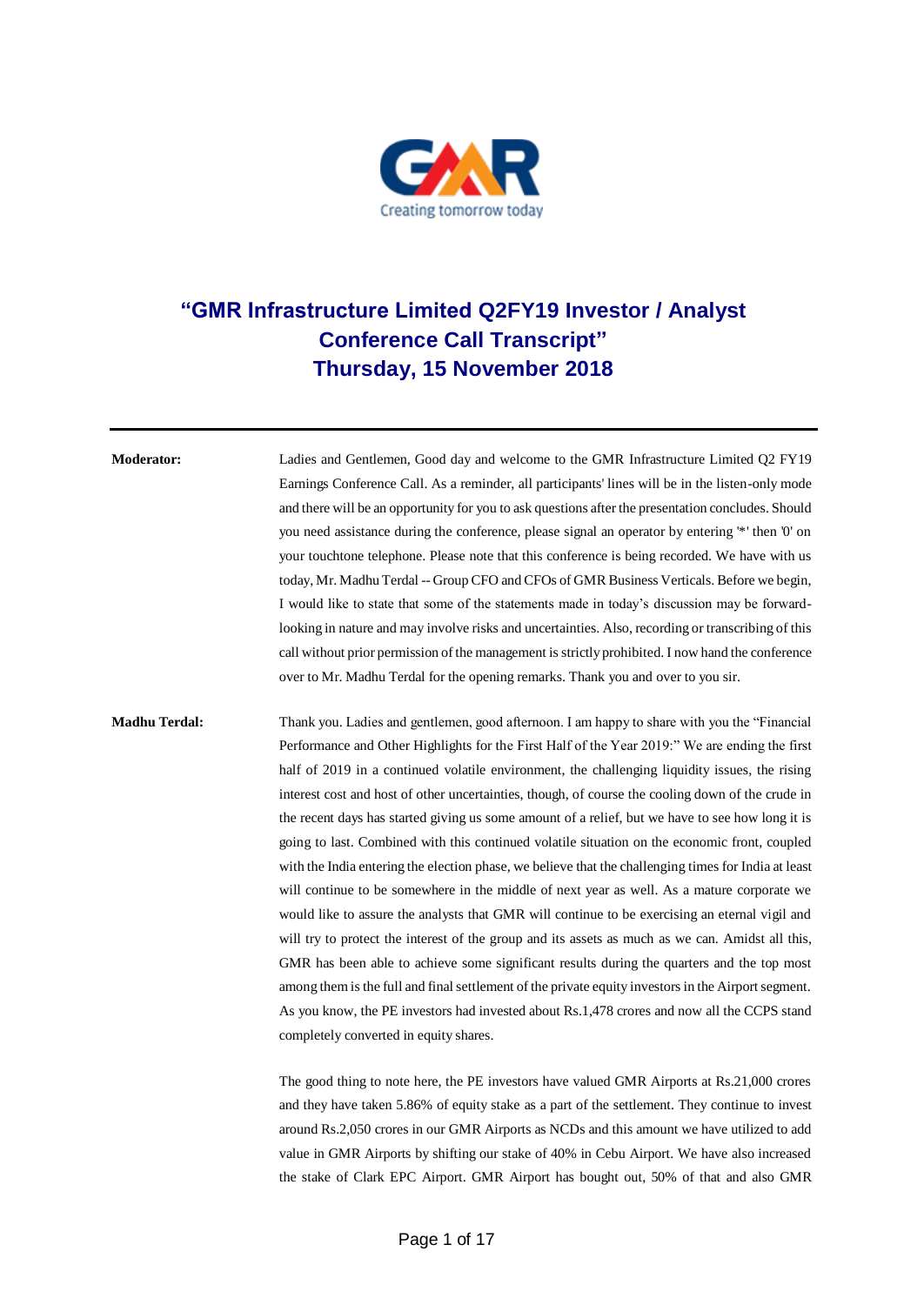

Airports has bought out 10% stake of Delhi Parking Services from the main parent holding company.

Besides, GMR Airport segment continues to pursue its growth opportunities as well. We emerge as the highest bidder for the Nagpur airport and we are expecting the letter of award in a very short time.

GMR Airports joint venture with GEK Terna in Greece also is continuing to make progress and we are expecting the final letter of award after the approval of court of auditors which may happen anytime. We will also be continuing to look forward for the new bidding opportunities in Bhogapuram which is coming for a rebidding after the cancellation of the first visit. We understand about seven people have been already shortlisted, GMR being one among them. And Jewar Airport near Delhi and also the new airports which are likely to be announced like Jaipur and Ahmedabad, GMR will continue to take a very active interest in the bidding of these airports.

Coming to the Performance Highlights of the few select assets, Delhi airport continue to be the star in the quarter where traffic grew by 12% even for the half year as well we grew by about 12% and totally now the passenger traffic for the half year has grown to 35 million. Most significantly, non-aero revenues crossed for the first time the magic number of Rs.1,000 crores for the half year with a growth of more than 19%, and of which almost one-third like around Rs.288 crores came from the retail including duty-free.

Our expansion work in Delhi airport has begun. Till now we have invested a modest sum of around Rs.100 crores, out of the total capital outlay of Rs.7,800 crores. The environmental clearance has already been received for thef phase-3A works and the approval has also been received for the DPCC for the hot mix plant. We have already called for an Expression of Interest globally, the request for proposal has been sent to shortlisted parties like Larsen & Toubro, ICTAS, Lemak as well as TAV in July and the pre-bid meeting has also been conducted and the bid submission has been extended till 26th of November at the request of the bidders. So we are hoping to finalize the EPC contractor by the end of this year.

Coming to Hyderabad airport, it registered a 21% traffic growth for the quarter and 23% for the half year and ending with 10.4 million passengers. Hyderabad airport revenue grew by 14% to Rs.364 crores in the Q2 which has been supported by the non-aero revenue which grew by almost about 24% on YoY. The EBITDA also increased by 17% to Rs.256 crores and profit after tax registered a significant number of Rs.203 crores compared to the last year, it is a 42% jump. Hyderabad airport also clocked a profit of Rs.378 crores for the half year ended September 2018 as against only Rs.251 crores previous year. Hyderabad also is continuing to grow andfour new destinations have been added to the airport like Amritsar, Udaipur, Vadodara and Port Blair. Hyderabad expansion of Rs. 4824 crores is also continuing to gather steam and already more than Rs.350 crores been invested there. For the expansion project, GMR Hyderabad airport had chosen Larsen & Toubro for passenger terminal building and also apron work and Megawide Worldwide for the airport systems.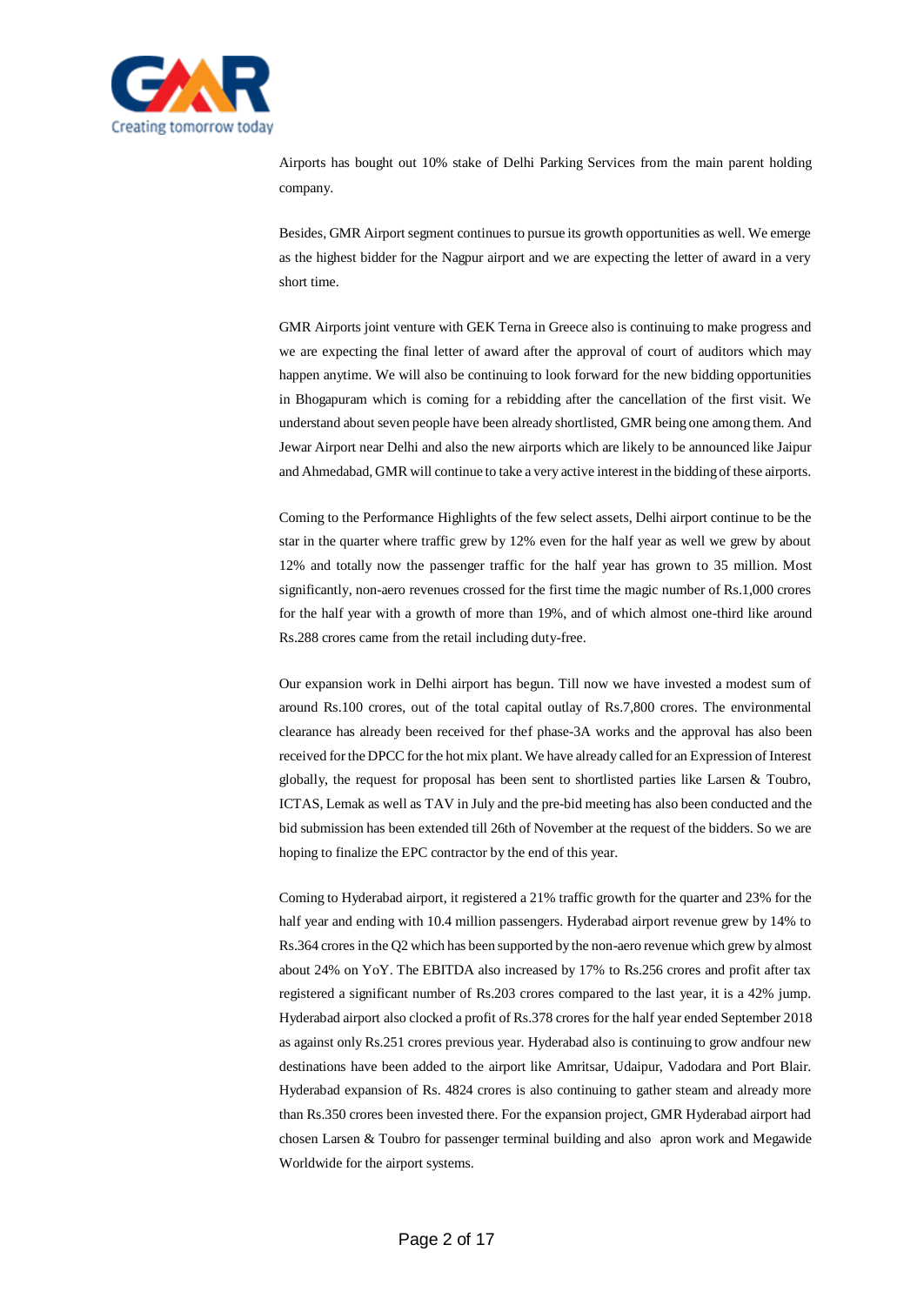

As for as Cebu airport is concerned, it has made significant progress; its gross revenue standing at Rs.819 crores and for the half year its EBITDA stood at Rs.124 crores and profit after tax of Rs.92 crores and its passenger grew by 14% marking one of the highest growth rate in the Asia Pacific region. Cebu airport opened its terminal-II for its operation from July 1st onwards.

As you are aware, our capital plan for Goa airport is in full swing. We have invested close to Rs.138 crores already out of the total project outlay of Rs.1,635 crores and almost 99.5% of the land has been made available and the work has started in full progress.

Energy sector continues to show its improvement though the improvement is not to the extent what we desire for. We received favorable orders from APTEL for the busy season surcharge as well as development surcharge from MSEDCL i.e. Maharashtra Discom as well as the DNH PPA. The Maharashtra Discom has already started clearing the regulator receivables from FY18 onwards. From October 2018 this process has begun and DNH has also commenced it. From July onwards, Warora has received totally regulator receivables of Rs.86 crores. Operationally, however, Warora plant was slightly affected due to the low availability of coal and this caused a marginal loss of Rs.3 crores. We hope with the improved availability of coal in the coming months, this performance should come back to its original status.

Kamalanga for the first time has shown a profit and this is on account of the linkage coal being realized almost 100%, as a result of that Kamalanga clocked PLF of 69% as against 59% in the previous quarter, and in the overall half year we registered 76% of jump in the PLF, as a result of which Kamalanga has shown a marginal profit of Rs.5 crores as against loss of Rs.33 crores during the corresponding quarter last year.

One more significant progress has happened in Vemagiri Power company where we have signed a gas supply agreement for about six months. We are expecting to commence operations of VPGL shortly with the availability of small amount of gas.

As regards our overall overseas investment of Indonesian coal mines, they continue to show their robust performance; the sales jumped by 58% to \$10.4 million and the revenue grew up to Rs.3,167 crores in the half year as against Rs.1,869 crores for the corresponding period last year and the profit grew up by 31% from Rs.349 crores last year to Rs.455 crores this half year.

As far as the two stressed assets, Chhattisgarh and Rajahmundry, I would like recall that in respect of GMR Rajahmundry, the resolution plan has been already approved by 100% of the lenders and the full documentation has also been completed on 27th August 2018. But in view of the Supreme Court order, one of the lenders has sought clarification from the lead bank and the same is being addressed by the lead bank. We expect the same clarifications will be offered shortly and this resolution plan should be concluded sometime later this month.

As far as Chhattisgarh plant is concerned, analyst will recall that Chhattisgarh plant has also been adopted by a change in management by all the lenders, but the process was not completed before 27th of August, and the same is in progress. But in view of the Supreme Court order the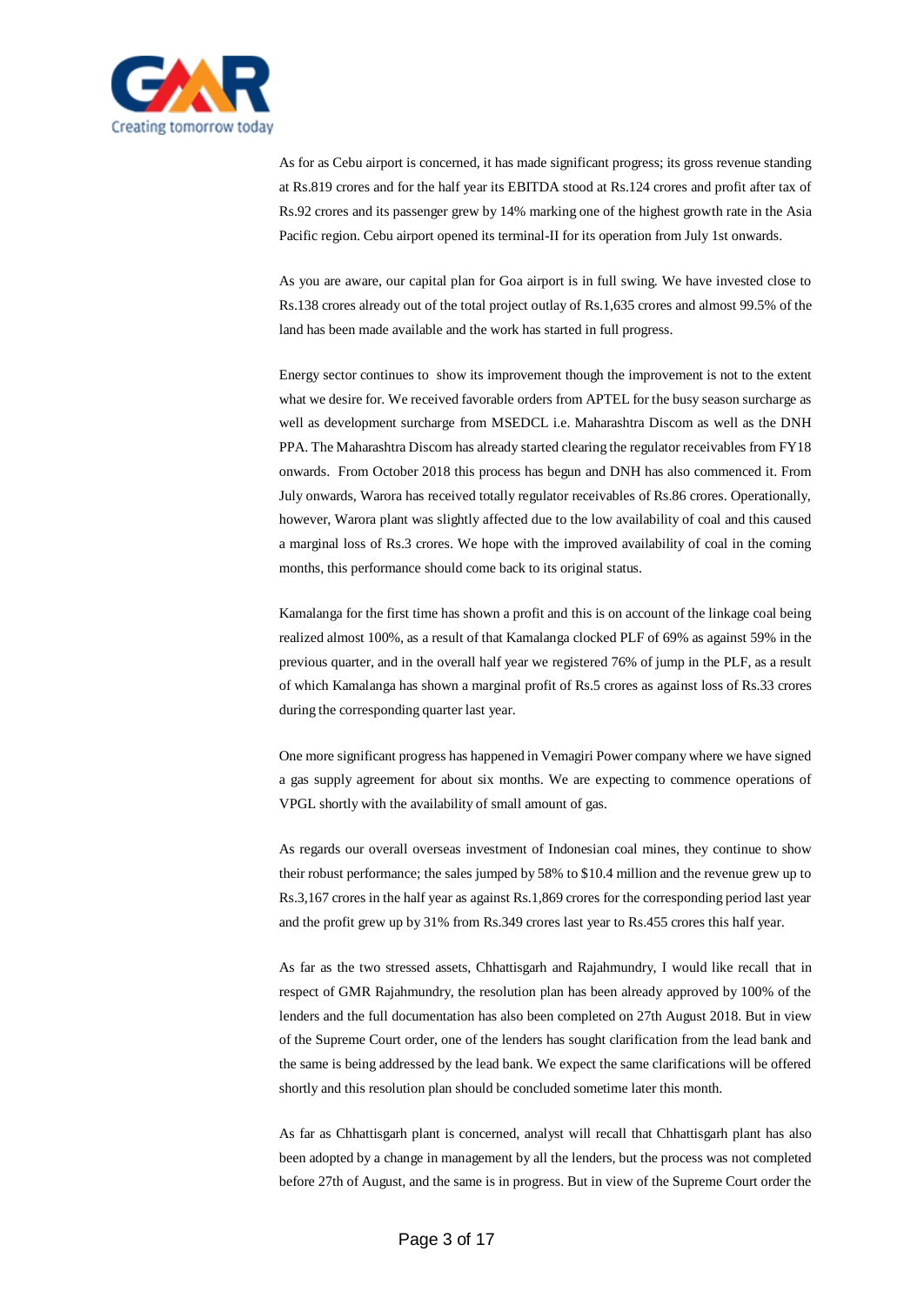

entire process has slightly slowed down, but we are hoping that some speed will pick up in the coming weeks.

We have made very significant stride in the Urban Infrastructure business particularly in Kakinada. Kakinada Port, we have received the security clearance from the home ministry and the letter of award has also been issued and Kakinada port is likely to sign the concession agreement with the Andhra Pradesh government anytime soon. There are two more significant infrastructure additions that are happening in the Kakinada urban infrastructure region. A special natural gas infrastructure is being led by the AP Gas Distribution Corporation at their own cost to facilitate the commercial and industrial customers of our SEZ region. Co-developer for developing the water treatment plant has also been signed, that work has also been progressed.

The financial performance results are all in front of you. I do not wish to repeat them, but suffice it to say that owing to the improved performance in the Airport and Energy sector, the consolidated EBITDA increased by 22% to Rs.534 crores for the quarter from Rs.437 crores for the Q2 last year. On the other hand, the consolidated losses have been reduced by 46% to Rs.219 crores for the quarter from loss of Rs.404 crores during the Q2 last year.

With those remarks, ladies and gentlemen, I would like to conclude and I would like to open the floor for any questions please.

- **Moderator:** Thank you. Ladies and gentlemen, we will now begin the question-and-answer session. We have the first question from the line of Avinash Bala, an Investor. Please go ahead.
- **Avinash Bala:** I have a couple of questions: One is about your Energy business. Currently, what are the projects which are under development for the Energy business?
- **Management:** I can categorize into three, one the operations and one project is under construction which is the Bajoli Holi project and there have been under development projects – such as Upper Marsyagadi and Upper Karnali in Nepal, but nothing is happening on that front.

**Management:** The actual development is happening in Bajoli Holi, almost about 78% of the construction progress has been completed and the project is expected to complete sometime in the third quarter of the next year and the Nepal project is still under consideration, it will take some time for development. So effectively only one project we are doing. There is no development plan in any thermal segment.

**Avinash Bala:** What is the balance CAPEX that has to be gone into the hydro projects?

**Management:** To be pumped in is about Rs.800 crores, of which major portion will come from the debt side because equity has already been pumped in by us. So from our side the equity commitment will be in the range of Rs.100 crores or so.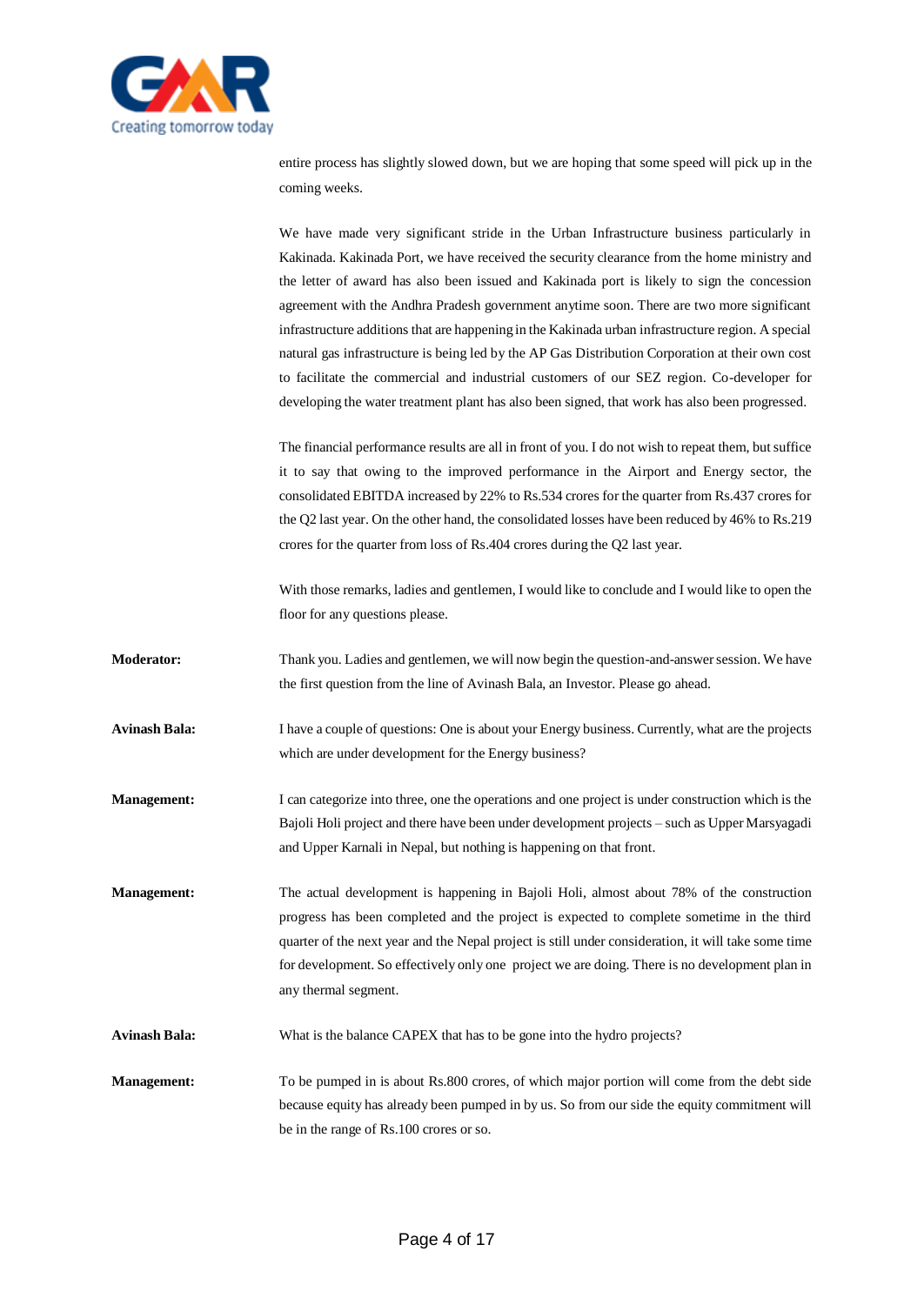

| <b>Avinash Bala:</b> | In the airport, we are now going in for the investment expansion, that is Goa, Hyderabad and<br>Delhi and from your opening remarks, all these expansions is close to around Rs.10,000 crores.                                                                                                                                                          |
|----------------------|---------------------------------------------------------------------------------------------------------------------------------------------------------------------------------------------------------------------------------------------------------------------------------------------------------------------------------------------------------|
|                      | What are the plans to fund these CAPEX?                                                                                                                                                                                                                                                                                                                 |
| <b>GRK Babu::</b>    | As far as the DIAL and Hyderabad is concerned, there is no equity requirement. we have internal<br>cash accruals available, the rest will be raised either through debt or some refundable security<br>deposits. As far as the Goa is concerned, the entire debt has already been tied up, the equity we<br>are already infusing from the GMR airports. |
| <b>Moderator:</b>    | Thank you. We have the next question from the line of Vipul Shah from Sumangal Investments.<br>Please go ahead.                                                                                                                                                                                                                                         |
| <b>Vipul Shah:</b>   | Sir, can you repeat the contours of the deal with the private equity players in GMR airport,<br>because in your notes to the account you have mentioned that we will have to pay Rs.3,500<br>crores to them and they will be having certain equity in the GMR airport. So how we are going<br>to fund this and what are the main contours of this deal? |
| <b>Madhu Terdal:</b> | For the PE, the total settlement is Rs.4,700 crores, of which Rs.1,200 crores equivalent 5.86%<br>has been taken as equity and Rs.2,000 crores will continue as non-convertible debentures for the<br>PE investors, there is no immediate payment and we have already paid Rs.1,500 crores to them<br>in cash.                                          |
| <b>Vipul Shah:</b>   | So for their original investment of Rs.1,400 crores, they have got roughly Rs.4,200 crores, right?                                                                                                                                                                                                                                                      |
| <b>Madhu Terdal:</b> | That was the value of the CCPS which we had to buy.                                                                                                                                                                                                                                                                                                     |
| <b>Vipul Shah:</b>   | So the deal value is GMR airport at Rs.21,000 crores, right. So after this deal what will be the<br>exact equity stake of GMR Infrastructure in GMR airport once this entire deal is completed?                                                                                                                                                         |
| <b>Sushil Modi:</b>  | Which is already completed as you rightly said. So the resultant holding of GMR infrastructure<br>in GMR airport is around 92%, it is 91.65% and the investors will now from here onwards will<br>own around 5.86%.                                                                                                                                     |
| <b>Vipul Shah:</b>   | Who are the balance 3-4% shareholders?                                                                                                                                                                                                                                                                                                                  |
| <b>Sushil Modi:</b>  | The balance is around less than 2% which is basically of the employee welfare trust floated by<br>the GMR Infrastructure. So that is also effectively in a way indirectly part of GMR Infrastructure<br>stake, but held under the employee welfare trust.                                                                                               |
| <b>Vipul Shah:</b>   | Should we expect IPO from GMR airports now very soon?                                                                                                                                                                                                                                                                                                   |
| <b>Sushil Modi:</b>  | This is the most difficult piece that we discuss. Obviously, as a company, we continue to evaluate<br>and explore what are the ways in terms of unlocking the value. Only at this point that we can<br>kind of guide you or navigate is that we are going closer and closer in terms of unlocking because                                               |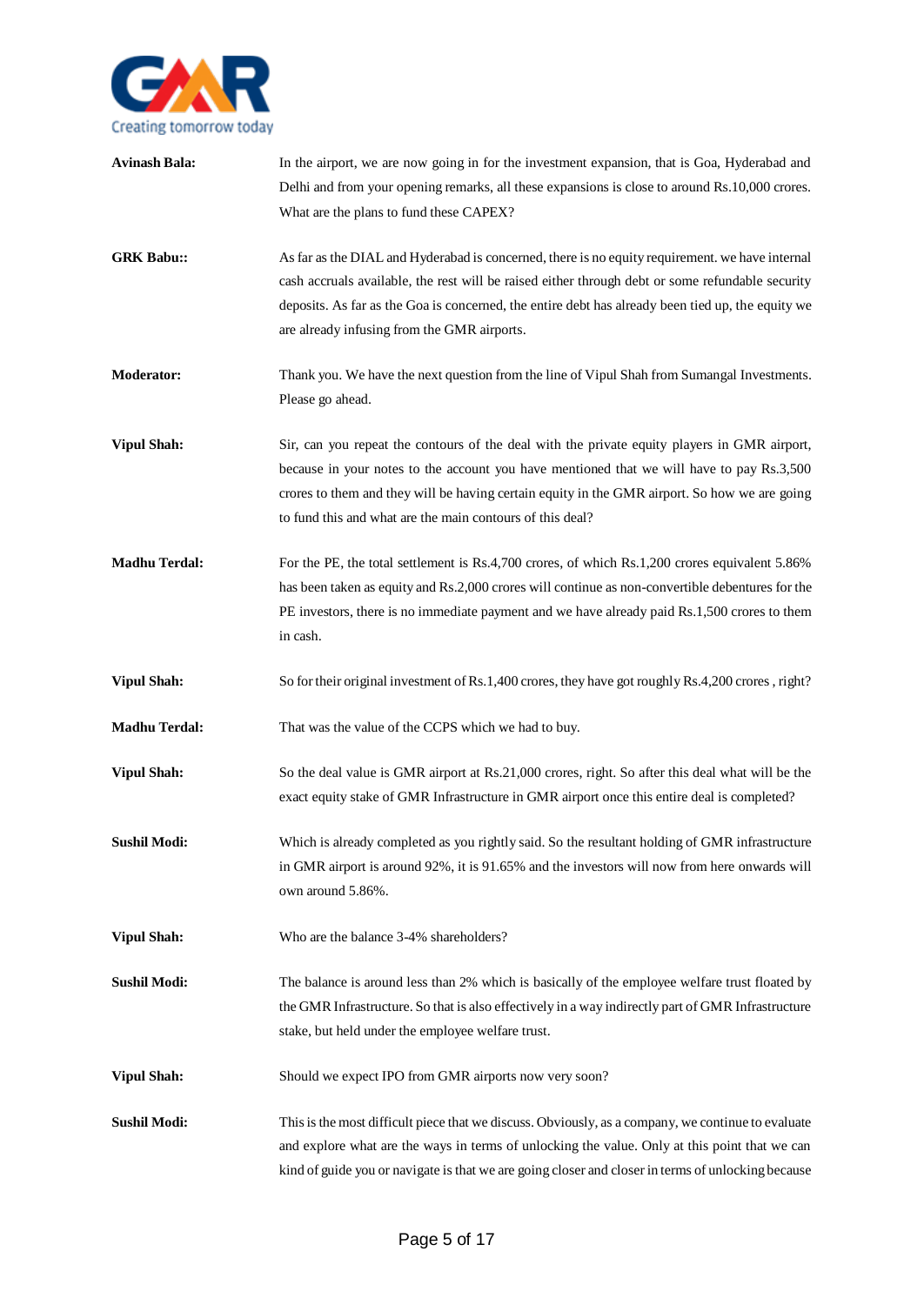

this was obviously one of the stumbling blocks in the path, so the stumbling block being out, now evaluation process really starts from here onwards in terms of what is the way forward to unlock, whether it is IPO or anything else obviously as you would appreciate there are multiple ways of unlocking. So as we evaluate and come to some conclusion, obviously, that may take some time. So let us hope we come back to you all soon with some thought process.

- **Vipul Shah:** Now what will be the debt on the books of GMR airport including this Rs.2,000 crores NCD from the investor?
- **Management:** There is no other debt. This debt of Rs.2,050 crores to be precise is the only debt that will be there.
- **Vipul Shah:** What is the coupon rate sir for this NCD?
- **Madhu Terdal:** This is a private agreement, perhaps it may not be desirable to discuss this, we may engage with you if you need more details on that separately.
- **Moderator:** Thank you. We have the next question from the line of Siddharth Agarwal from Kanav Capital. Please go ahead.
- **Siddharth Agarwal:** Wanted to understand in a bit more detail about the real estate development plan in Delhi and like currently you have operationalized about 67-acres of it. What is the plan for the remaining 163-acres?
- **Management**: As of now, as you rightly pointed out 45 acres and 23 acres were already released, we are in the process of again releasing the terminal hotel for which board approval is already available, which is about 2 acres and we are also working on the office space on about 12 acres and the existing Silver Resorts Hotels out of 45 acres there was arbitration case which has been won by us, so that land parcel about 5 acres that also we are going to release. So altogether about 20 acres we are expecting to release by end of this year.
- **Siddharth Agarwal:** Out of the total 230 acres even after the end of this year, we will be left with 90-acres or so. So what about the remaining 140-ares, how long will it take for you to monetize this entire part?
- **GRK Babu:** As you aware that we cannot release the entire land parcel at a time, we are looking various opportunities, so maybe next four to five years we will be able to complete the entire release of the land.
- **Siddharth Agarwal:** With 230 acres parcel, is it a single parcel or it is spread across airport in multiple parts?
- **GRK Babu:** As of now it is about seven to eight land parcels, but this major part is the hospital district 45 acres, next to that is the downtown is about another 45 acres and there is one more it is a gateway it is about 45 acres, the rest is another two to three land parcels.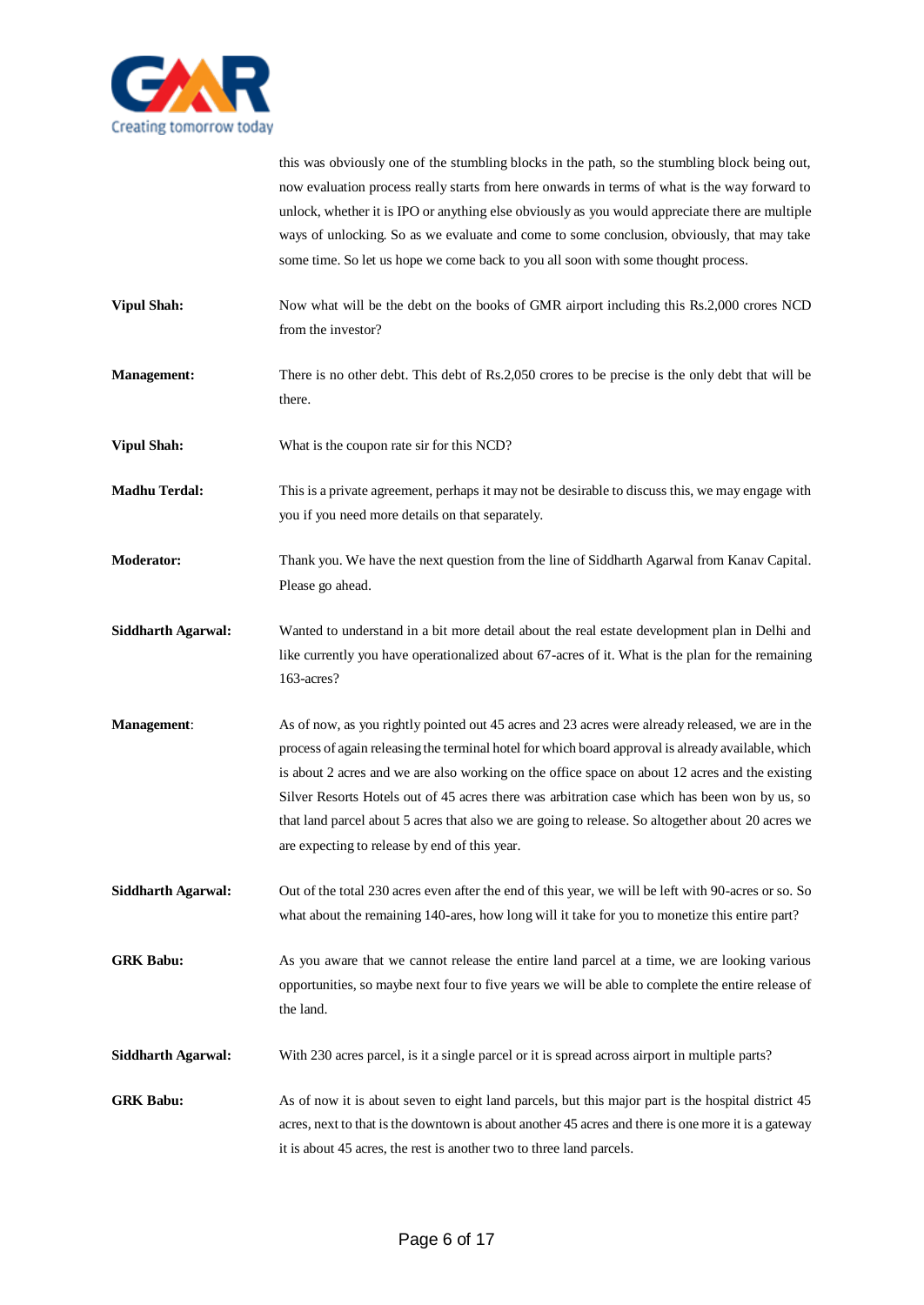

- **Siddharth Agarwal:** The Hyderabad airport, similarly the land area in GMR airports is much bigger. So unlike Delhi, you also plan to develop SEZ out there. So will it be one integrated part or that is going to be again developed piece-by-piece?
- **Rajesh Arora**: We have close to about 1,500 acres of land which can be commercially monetized in Hyderabad airport. We have done about 100 acres so far. We have plans to monetize significant chunk in the next two to three years, already some discussion underway. So expect at least some 300 acres or so to get monetized in the next two to three years.
- **Siddharth Agarwal:** What is your preferred mode of leasing out this land would you like to take the money upfront on a discounted cash flow basis or you will break it up between lease and upfront payment?
- **Management:** As far as the Delhi is concerned, we may still prefer the current route, but still we are exploring all the options, we may take some amount in RSDs and some amount will be in the form of lease/rentals.
- **Siddharth Agarwal:** In Hyderabad the model might be upfront?
- **Management:** Not necessarily, depending upon the structure it will done.
- Siddharth Agarwal: So there are big opportunities coming in terms of new airport that are going to be made out in India and from what I understand you also selectively participate in international opportunities. So what is the plan to raise the money for all these as and when they fructify?
- **Management :** We will look at various options, but as of now there is not much requirement of equity at the GMR airports level for the current requirements, as and when any new opportunity comes we will look at the various structures.
- **Siddharth Agarwal:** So under the current expansion of Delhi which is for 7,800 crores, has the entire funding been tight through and what percentage of it will be debt?
- **Madhu Terdal:** As of now we have not yet finalized the total funding of this expansion. Since we are already having sufficient cash balance, we are sitting with more than Rs.3,000 crores. So we will be tying it up the requirements in the next year only looking upon how much we will be able to raise the refundable security deposits and how much we require to the debt tying up. So that will take a call in the financial year.
- **Siddharth Agarwal:** Sir, your third control period is expected to start in April 2019. So have you submitted your plan for that control period?
- **Management :** No, not yet, we will be filing it I think most probably by end of this month.
- **Siddharth Agarwal:** You expect a rolling for that to come before April of next year?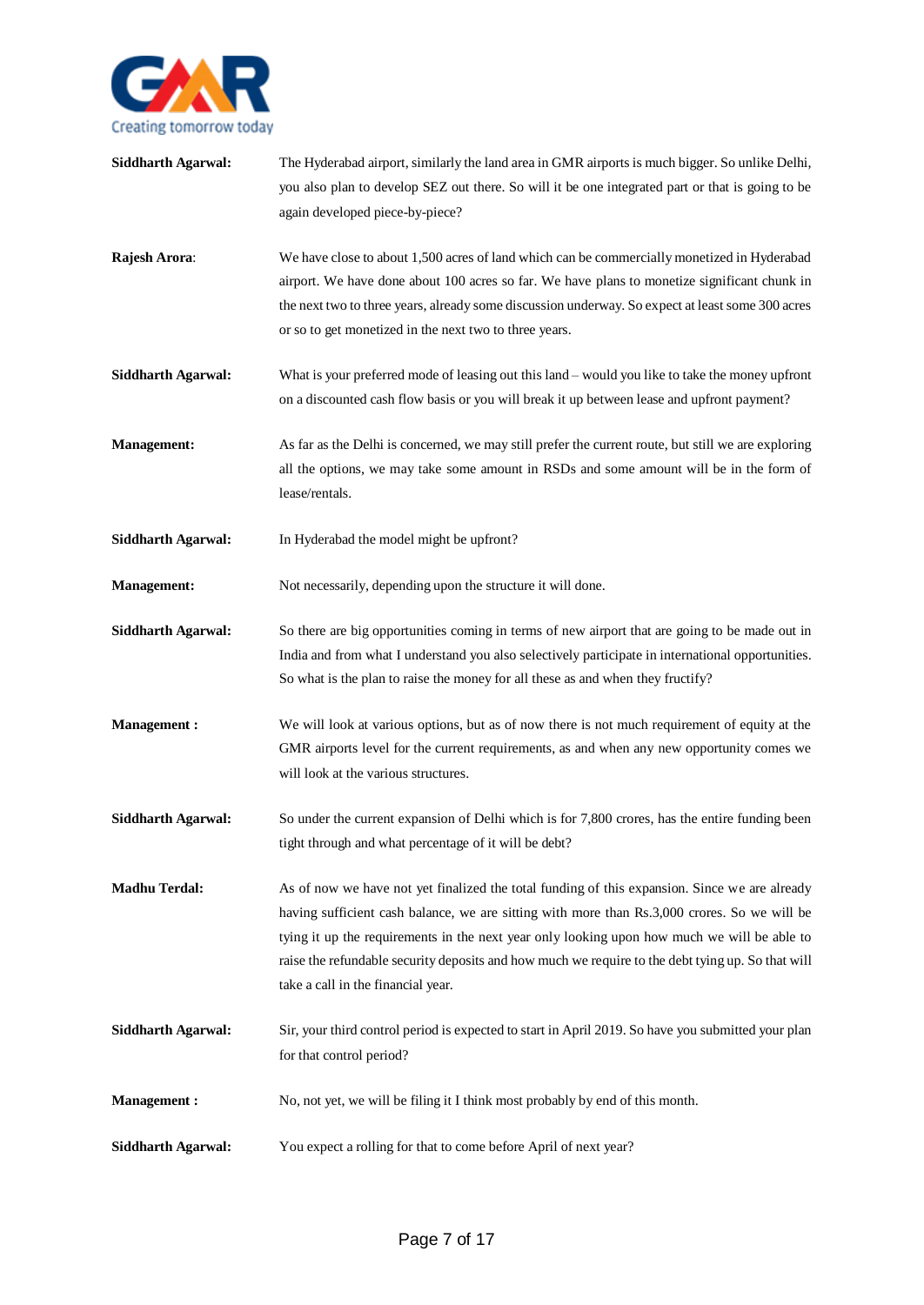

| <b>Management:</b>    | We are expecting the tariff determination process would be completed by April and May and we<br>should able to get the new tariff by June.                                                                                                                                                                                                                                                                                                                                                                                                                                                                                                                                          |
|-----------------------|-------------------------------------------------------------------------------------------------------------------------------------------------------------------------------------------------------------------------------------------------------------------------------------------------------------------------------------------------------------------------------------------------------------------------------------------------------------------------------------------------------------------------------------------------------------------------------------------------------------------------------------------------------------------------------------|
| <b>Moderator:</b>     | Thank you. We will take the next question from the line of Sachin Kasera from Lucky<br>Investment Managers. Please go ahead.                                                                                                                                                                                                                                                                                                                                                                                                                                                                                                                                                        |
| <b>Sachin Kasera:</b> | Sir, on this deal with the private equity, you mentioned that Rs.1500 crores was paid by GMR<br>Infra. Is that understanding correct?                                                                                                                                                                                                                                                                                                                                                                                                                                                                                                                                               |
| <b>Management:</b>    | Yes, that is right.                                                                                                                                                                                                                                                                                                                                                                                                                                                                                                                                                                                                                                                                 |
| <b>Sachin Kasera:</b> | So how did GMR Infra fund the deal of Rs.1,500 crores – did we borrow on the books of GMR<br>Infra?                                                                                                                                                                                                                                                                                                                                                                                                                                                                                                                                                                                 |
| <b>Management:</b>    | That is correct.                                                                                                                                                                                                                                                                                                                                                                                                                                                                                                                                                                                                                                                                    |
| <b>Sachin Kasera:</b> | Secondly, you mentioned that you sold your stake in Cebu airport to GMR airports. If you could<br>tell us as to what exactly was the nature of this transaction and how much GMR Infra received<br>from the same?                                                                                                                                                                                                                                                                                                                                                                                                                                                                   |
| <b>Sushil Modi:</b>   | This was basically more a consolidation of our airport business under the GMR Airport vertical.<br>And as we were discussing a while back that we are basically readying the platform to kind of<br>evaluate and come out with some process to unlock the value. So effectively in the process what<br>we have achieved is that this Cebu Airport which otherwise was being held under the listed<br>entity directly, that was the only airport asset in a way which was outside the ambit of GMR<br>Airport platform, so thereby at arm's length basis we have sold this asset to the GMR Airport<br>Limited and that is briefly the profile of the transaction that we have done. |
| <b>Sachin Kasera:</b> | That I understand. I am asking in terms of the monetary transaction, what was the valuation at<br>which the deal was done?                                                                                                                                                                                                                                                                                                                                                                                                                                                                                                                                                          |
| <b>Madhu Terdal:</b>  | So it was being valued by the independent valuer at \$590 million equity value for the Cebu 100%<br>equity. GMR Infrastructure was effectively owning 40%, so 40% of 590 which will be ballpark,<br>let us call it 240-odd, so that is the value.                                                                                                                                                                                                                                                                                                                                                                                                                                   |
| <b>Sachin Kasera:</b> | I am little confused with transaction. So Rs.1500 crores is what GMR Infrastructure raised from<br>a loan and it got another \$240 million from Cebu airport?                                                                                                                                                                                                                                                                                                                                                                                                                                                                                                                       |
| <b>Management:</b>    | Yes, that is right. So that is what enable GMR Infrastructure to pay, as you would have noticed<br>in our press release and in our deck as well, the total payment that was made was around 3,500<br>crores ballpark, so that amount consist of 1,500 crores that we just spoke, the payment that went<br>which we sourced by way of a loan and balance money was basically out of the sale proceeds<br>that GMR Infra generated by selling the other airport assets which was till henceforth was held<br>by GMR Infra, from here onwards will be owned by GMR Airport.                                                                                                            |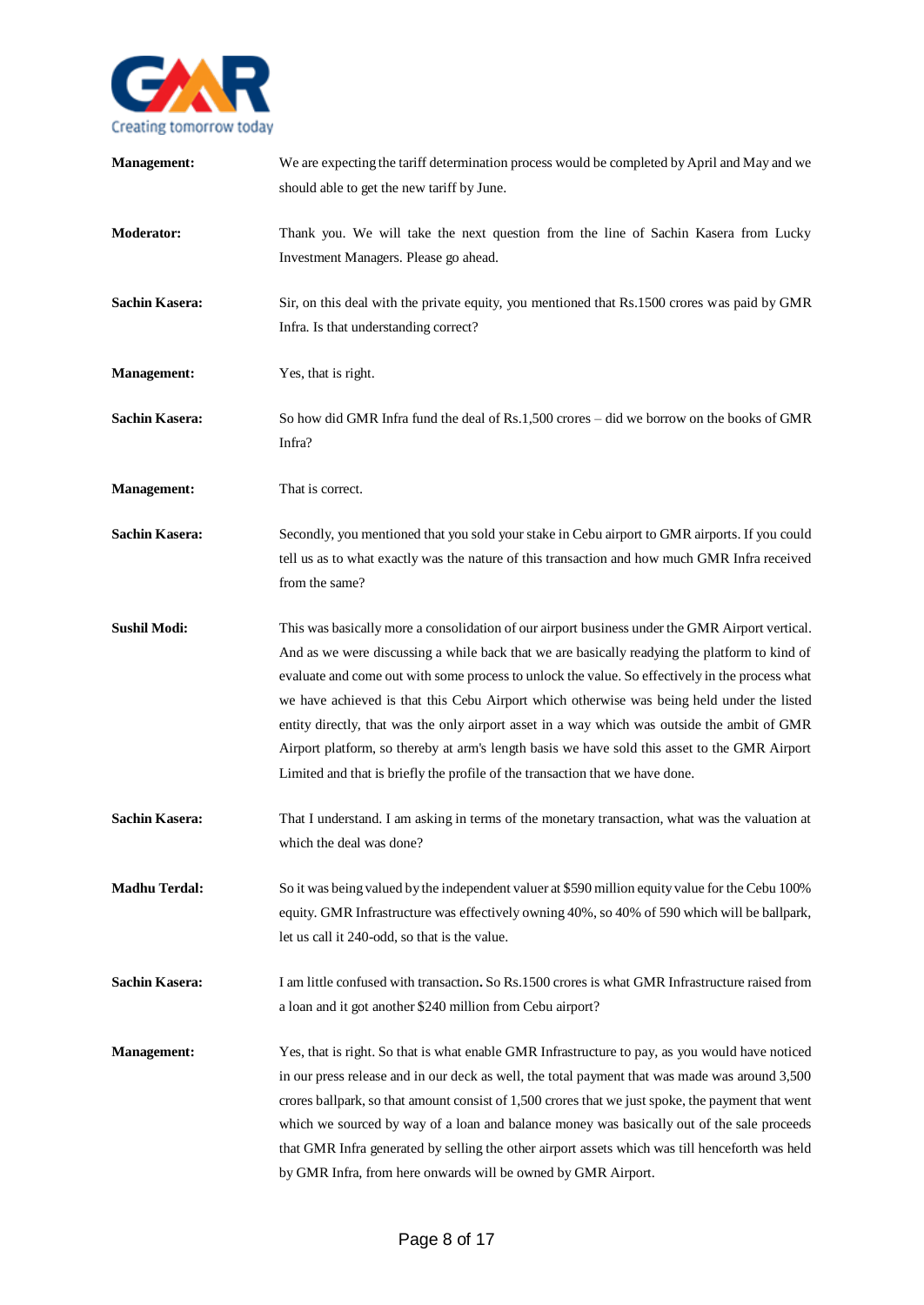

| <b>Sachin Kasera:</b> | GMR Airports in turn raised the money by issuing NCDs to the PE investors, that is how the<br>entire transaction was done, right?                                                                                                                                                                                                                                                                                                     |
|-----------------------|---------------------------------------------------------------------------------------------------------------------------------------------------------------------------------------------------------------------------------------------------------------------------------------------------------------------------------------------------------------------------------------------------------------------------------------|
| <b>Sushil Modi:</b>   | You got it absolutely right.                                                                                                                                                                                                                                                                                                                                                                                                          |
| <b>Sachin Kasera:</b> | Secondly sir, if you could give an update, last time you had mentioned that you had won the<br>case, to come out with the new tariff as per some of the guidelines issued by them, I think you<br>indicated April, May, so that was referring to that particular case only?                                                                                                                                                           |
| <b>GRK Babu:</b>      | As you know that 26th April 2018 that TDSAT order has come. In that TDSAT order they have<br>made it very clear that the DIAL is entitled for the return on RSD and it has to be worked out by<br>the regulator while determining the tariff for third control period. So now when we are filing our<br>application third control period, we are going to claim the return on this RSD from the day one<br>i.e. from 2009-10 onwards. |
| <b>Sachin Kasera:</b> | Whatever be the cost that we were asking to be compensated from the period 2008 onwards, will<br>all get probably captured when the new tariff is set up?                                                                                                                                                                                                                                                                             |
| <b>Madhu Terdal:</b>  | In the tariff it will come on NPV basis we get back that money.                                                                                                                                                                                                                                                                                                                                                                       |
| <b>Sachin Kasera:</b> | What is on the debt in GMR Infra, the holding company after the transaction with the PE? If you<br>could just share what is the rate of interest for borrowed amount of Rs.1500 crores loan?                                                                                                                                                                                                                                          |
| Vishal:               | GMR Infrastructure Limited standalone total debt is around Rs.3,700 crores, these 3,700 crores<br>has been borrowed by 100% subsidy of GMR Infrastructure, so it will not come under standalone<br>account.                                                                                                                                                                                                                           |
| <b>Sachin Kasera:</b> | So this Rs.1500 crores is over and above Rs.3700 crores?                                                                                                                                                                                                                                                                                                                                                                              |
| <b>Management:</b>    | Yes.                                                                                                                                                                                                                                                                                                                                                                                                                                  |
| <b>Sachin Kasera:</b> | This Rs.3,700 crores include the FCCB or does not include FCCB?                                                                                                                                                                                                                                                                                                                                                                       |
| <b>Management:</b>    | It does not include FCCB.                                                                                                                                                                                                                                                                                                                                                                                                             |
| <b>Sachin Kasera:</b> | What is the rate of interest that you borrowed Rs.1500 crores?                                                                                                                                                                                                                                                                                                                                                                        |
| <b>Management:</b>    | Commercials, I cannot share with you, so separately you can touch base for any further details<br>on that.                                                                                                                                                                                                                                                                                                                            |
| <b>Sachin Kasera:</b> | You mentioned there are a lot of opportunities that GMR Airport is pursuing. So how are we<br>going to fund some of these while some of the expansions in the SPVs of DIAL and Hyderabad<br>really funded because they are cash generating, but for new opportunities like the Goa one, one<br>in Nagpur and still more you are doing, unless we do some more fund raising whether it is debt                                         |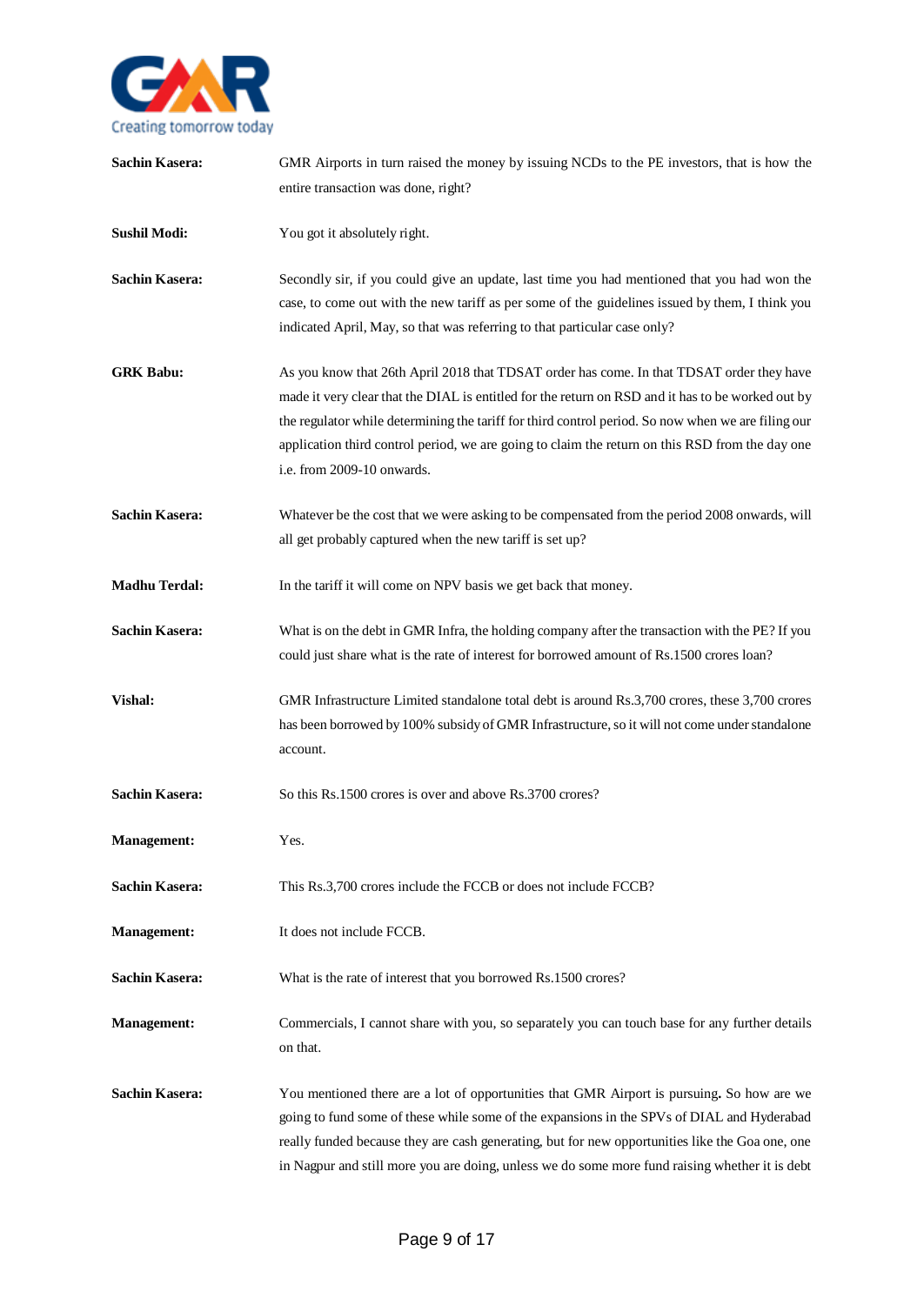

or equity or IPO, how GMR airport in turn funds until and unless it takes some more debt, has already raised Rs.2,000 crores of NCD, how are we going to fund in next two, three years on the opportunity in the airport part?

**Madhu Terdal:** As we have explained earlier also, the entire in the GMR scheme of the things, the maximum outlay of capital is likely to be reserved for the airport segment. As we have explained in our earlier explanations also, we are not intending to put any kind of a capital either in the fresh and either in the energy or airport sector. So today if you really look at it, Delhi and Hyderabad are self-sustained. Nagpur Airport we have just won and it will take some time to get the letter of award and then we will have to sign the concession agreement and then we will have to go to financial closure. I can say that Nagpur at least another 8 to 12 months perhaps there may not be any requirement from the Nagpur Airport Department. As far as Goa is concerned, our requirement there is not more than Rs.500 crores and already minimum that whatever immediate requirement has been treated as Mr. Babu explained to you, has already been brought in by the GMR Airports. So GMR Airports is having sufficient cash to meet the initial requirements. And as my colleague Mr. Modi explained to you that you are seeing the significant steps that is being taken. The airport sector is being consolidated with the induction of Cebu, with the induction of parking, everything, so it is getting ready for a substantial value unlocking expertise. In what way and shape it will happen only the coming quarters and the economic environment will tell us. So be rest assured there is no immediate requirement of equity in any of these expansions which are planning, they will be required over a period of time and I think GMR will be geared up for these eventualities.

- **Sachin Kasera:** On the monetization front, either on the road front or on the urban infra or the coal mines, any thoughts if you could share with us?
- **Madhu Terdal:** I can only say at this point in time that efforts are gone in all these areas, but you know the circumstances are not so conducive to get some immediate results because the easy available ones we have already disposed, so there are a few balance assets, but definitely we are trying to dispose them as early as we can.
- Sachin Kasera: So the coal mines they are very-very profitable going by the numbers that you reported in Indonesia where we have 30% economic interest. Would we be looking to use that as an opportunity because that is a very profitable one and can get us good sum **?**
- **Madhu Terdal:** Give us some time. At least it is a very good asset, it is making profit. We will come out with a strategy. If there is something we have to share, we will be able to tell.
- **Moderator:** Thank you. We will take the next question from the line of Ashish Shah from IDFC Securities. Please go ahead.
- Ashish Shah: First question is on the T-2 terminal at Cebu which got commissioned. So have we got any tariff increase there after the commissioning? Anything new now?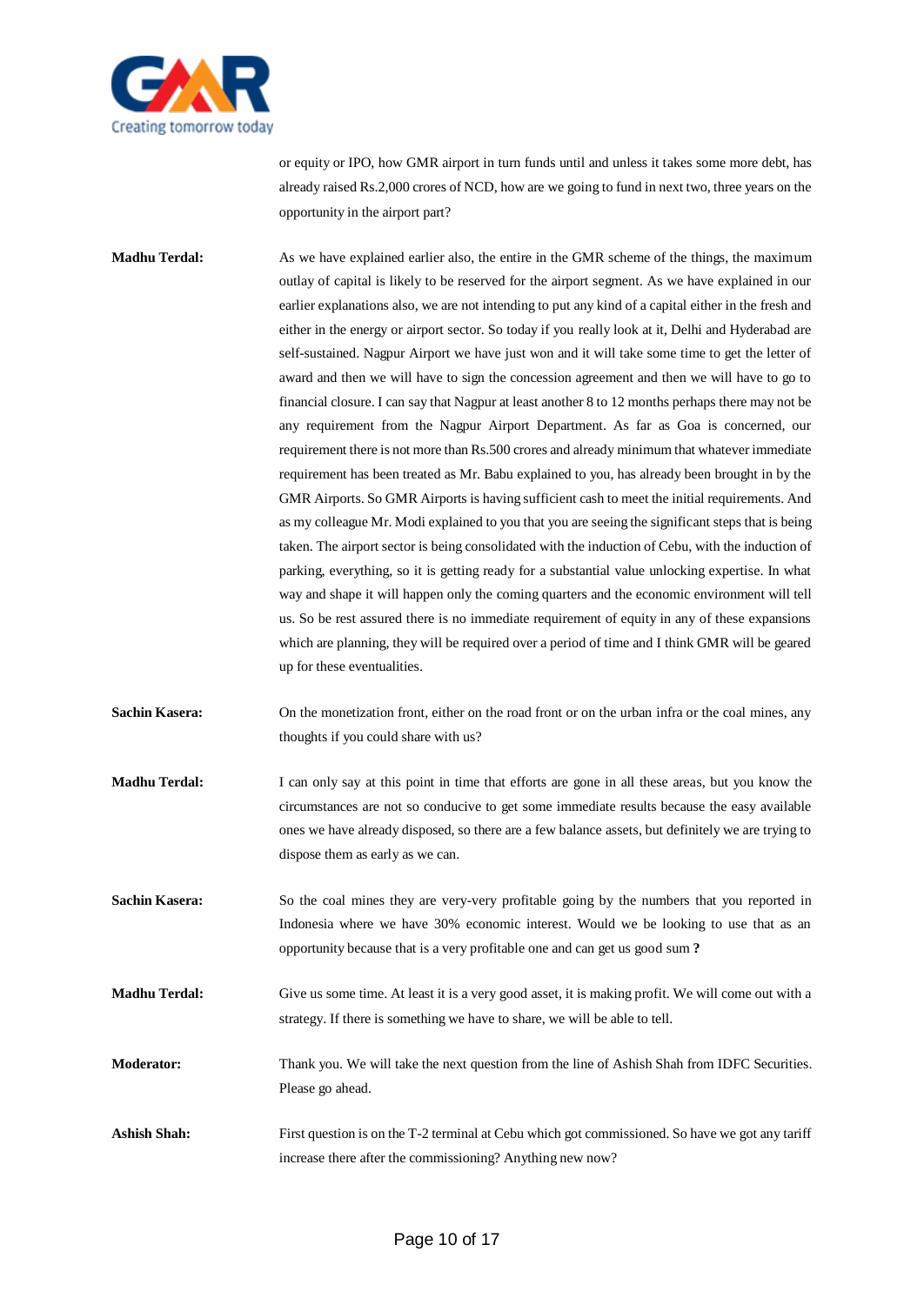

| <b>GRK Babu:</b>    | No, there is no tariff increase, the tariff it was already mentioned in the concession agreement<br>itself, as per that the step up increase whatever is permitted is being implemented. We have<br>already applied to the government for implementation of that. I think it may take about a few<br>months to get the clearance from them.                                                                                                                                                                                                                                                                                                                                                                                                                                                                                                             |
|---------------------|---------------------------------------------------------------------------------------------------------------------------------------------------------------------------------------------------------------------------------------------------------------------------------------------------------------------------------------------------------------------------------------------------------------------------------------------------------------------------------------------------------------------------------------------------------------------------------------------------------------------------------------------------------------------------------------------------------------------------------------------------------------------------------------------------------------------------------------------------------|
| <b>Ashish Shah:</b> | Second is in terms of the Hyderabad airport tariff, so we had secured a stay from the Hyderabad<br>court in that subject. So where are we in that process for the Hyderabad tariff revision?                                                                                                                                                                                                                                                                                                                                                                                                                                                                                                                                                                                                                                                            |
| Rajesh:             | After AERA works out revise tariff and did not consider so fastly, so we have got stay from the<br>high court and against that the regulator has filed his counter and the matter is yet to come up<br>for hearing. That is where we are in terms of the current stay order.                                                                                                                                                                                                                                                                                                                                                                                                                                                                                                                                                                            |
| <b>Ashish Shah:</b> | There is a mention of discontinuing operations in the results. What does that pertain to?                                                                                                                                                                                                                                                                                                                                                                                                                                                                                                                                                                                                                                                                                                                                                               |
| <b>Management:</b>  | We have rolled up PT BSL, same transaction has got completed in April and later the operations<br>discontinued.                                                                                                                                                                                                                                                                                                                                                                                                                                                                                                                                                                                                                                                                                                                                         |
| <b>Ashish Shah:</b> | Any impact of FOREX mark-to-market in the numbers that we can see?                                                                                                                                                                                                                                                                                                                                                                                                                                                                                                                                                                                                                                                                                                                                                                                      |
| <b>Management:</b>  | There is an impact but both the DIAL and GHIAL have got the edge, so it will be coming only<br>in the OCI, otherwise, P&L is not getting impacted.                                                                                                                                                                                                                                                                                                                                                                                                                                                                                                                                                                                                                                                                                                      |
| <b>Ashish Shah:</b> | At the consolidated GMR level, is there any FOREX loss included?                                                                                                                                                                                                                                                                                                                                                                                                                                                                                                                                                                                                                                                                                                                                                                                        |
| <b>Management:</b>  | There is no significant loss which will hit the P&L account, because major loans are for DIAL<br>and GHIAL which are totally hedged by both the companies.                                                                                                                                                                                                                                                                                                                                                                                                                                                                                                                                                                                                                                                                                              |
| <b>Moderator:</b>   | Thank you. We will take the next question from the line of Kirti Jain from Sundaram Mutual<br>Fund. Please go ahead.                                                                                                                                                                                                                                                                                                                                                                                                                                                                                                                                                                                                                                                                                                                                    |
| Kirti Jain:         | How much this consideration determine sir for this private equity, what were the methodology<br>adopted in the consideration because this consideration like when we calculate it comes to<br>around 19, 20% IRR roughly, so for regulated asset this looks like on a higher side?                                                                                                                                                                                                                                                                                                                                                                                                                                                                                                                                                                      |
| <b>Management:</b>  | See, as you would appreciate that any instrument that we buy between two bilateral parties<br>obviously it has to be done at a fair value. So the underlying transaction basically reflects the<br>fair value of the instrument that the investors were holding which was being valued and basis<br>which the quantum of the instrument that we bought the CCPS, commensurate pro-rata<br>consideration was paid out. So it has got nothing to do with any kind of implicit number that you<br>just spoke that might be a derivative or derived number that you are coming out with which<br>obviously we perhaps have not thought off or have not looked at, but from our standpoint, it<br>basically the fair value of the instrument which finally both the parties mutually decide and agree<br>is what the underlying transaction all stand about. |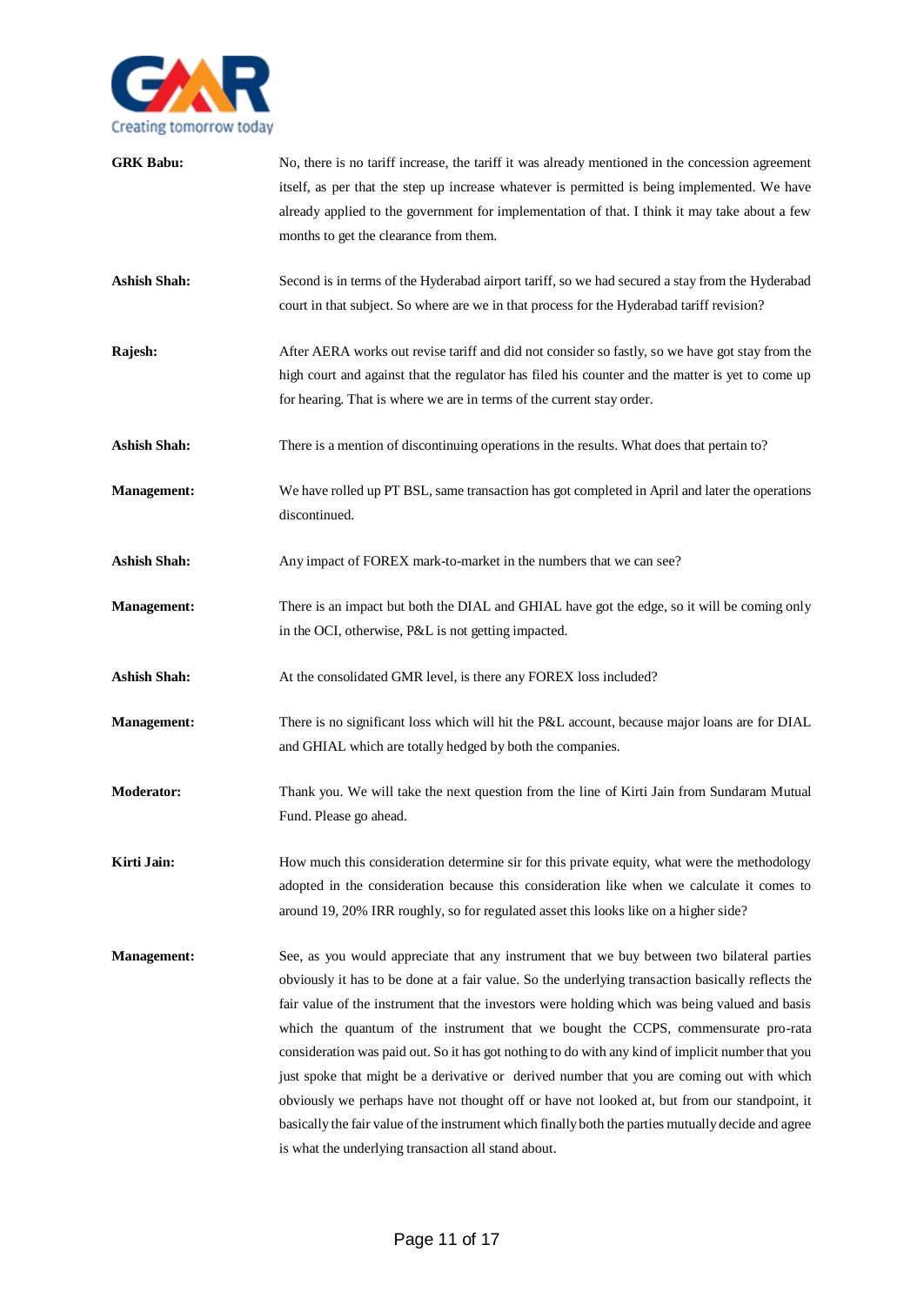

| Kirti Jain:          | Any methodology sir for calculating the asset value?                                                                                                                                                                                                                                                                                                                                                                                                                                                                                                                                                                                                                                                                                                                                                                                                                                                                      |
|----------------------|---------------------------------------------------------------------------------------------------------------------------------------------------------------------------------------------------------------------------------------------------------------------------------------------------------------------------------------------------------------------------------------------------------------------------------------------------------------------------------------------------------------------------------------------------------------------------------------------------------------------------------------------------------------------------------------------------------------------------------------------------------------------------------------------------------------------------------------------------------------------------------------------------------------------------|
| <b>Management:</b>   | As you know that these instruments had a conversion ratio at the time of the issuance, so basis<br>which the underlying pro rata equity that this instrument can potentially entitle the investor was<br>known and to that extent the fair valuer did the fair valuation of the instrument basis that taking<br>into account all the underlying assets that this company owns and that is what we bilaterally<br>agreed for the transaction purpose.                                                                                                                                                                                                                                                                                                                                                                                                                                                                      |
| Kirti Jain:          | In terms of ease of monetization, which would be the first, -- road or the power assets?                                                                                                                                                                                                                                                                                                                                                                                                                                                                                                                                                                                                                                                                                                                                                                                                                                  |
| <b>Madhu Terdal:</b> | I do not think I can put anything in a picking order to depend upon the valuation, to depend upon<br>the potential buyer, I do not think we have any picking order, we can say that all efforts in every<br>sector are being made to relieve the stress in the sector.                                                                                                                                                                                                                                                                                                                                                                                                                                                                                                                                                                                                                                                    |
| <b>Moderator:</b>    | Thank you. We will take the next question from the line of M B Mahesh from Kotak Securities.<br>Please go ahead.                                                                                                                                                                                                                                                                                                                                                                                                                                                                                                                                                                                                                                                                                                                                                                                                          |
| <b>MB Mahesh:</b>    | In the opening remarks you had mentioned the status of GMR Chhattisgarh and a couple of<br>assets which were declassified in earlier quarters. Can you just kind of repeat what you said, I<br>missed that part?                                                                                                                                                                                                                                                                                                                                                                                                                                                                                                                                                                                                                                                                                                          |
| <b>Management:</b>   | I think what we mentioned as far as Rajahmundry and Chhattisgarh was concerned, both firstly<br>had gone through an SDR in the erstwhile scheme where lenders had converted part of the debt<br>into equity, hence the two assets have not been in consolidation as far as GMR Infra is concerned.<br>Secondly, what we mentioned is in both the cases, there are specific resolutions that are being<br>carried out. As far as Chhattisgarh is concerned, all the lenders have agreed on a change of<br>management and taking the whole process of Supreme Court they are parallel moving in change<br>of management. We are expecting that should come to some sort of traction over the next few<br>weeks. As far as Rajahmundry is concerned, we have had a resolution plan and all the lenders<br>have approved and signed the resolution plan. We are shortly also looking at implementing that<br>resolution plan. |
| <b>MB</b> Mahesh:    | Just one clarification on the GMR Chhattisgarh, there seems to be some concern that the<br>preference is over the NCLT process over the bilateral settlement. Is there any change in view<br>on that or you think the one-time settlement or change in management is still the preferred<br>medium out there?                                                                                                                                                                                                                                                                                                                                                                                                                                                                                                                                                                                                             |
| <b>Management:</b>   | The clear preference as of now is of change of management. The lenders have also carried out<br>that process and what I can only say is post conclusion of all the potential, interest, bids that<br>have been received for the asset, lenders have chosen to go ahead with it. Given the way of this<br>whole process of Supreme Court, slightly things were a little slow and we are expecting traction<br>to continue as far as lenders approving the change of management is concerned for the identified<br>bidder.                                                                                                                                                                                                                                                                                                                                                                                                  |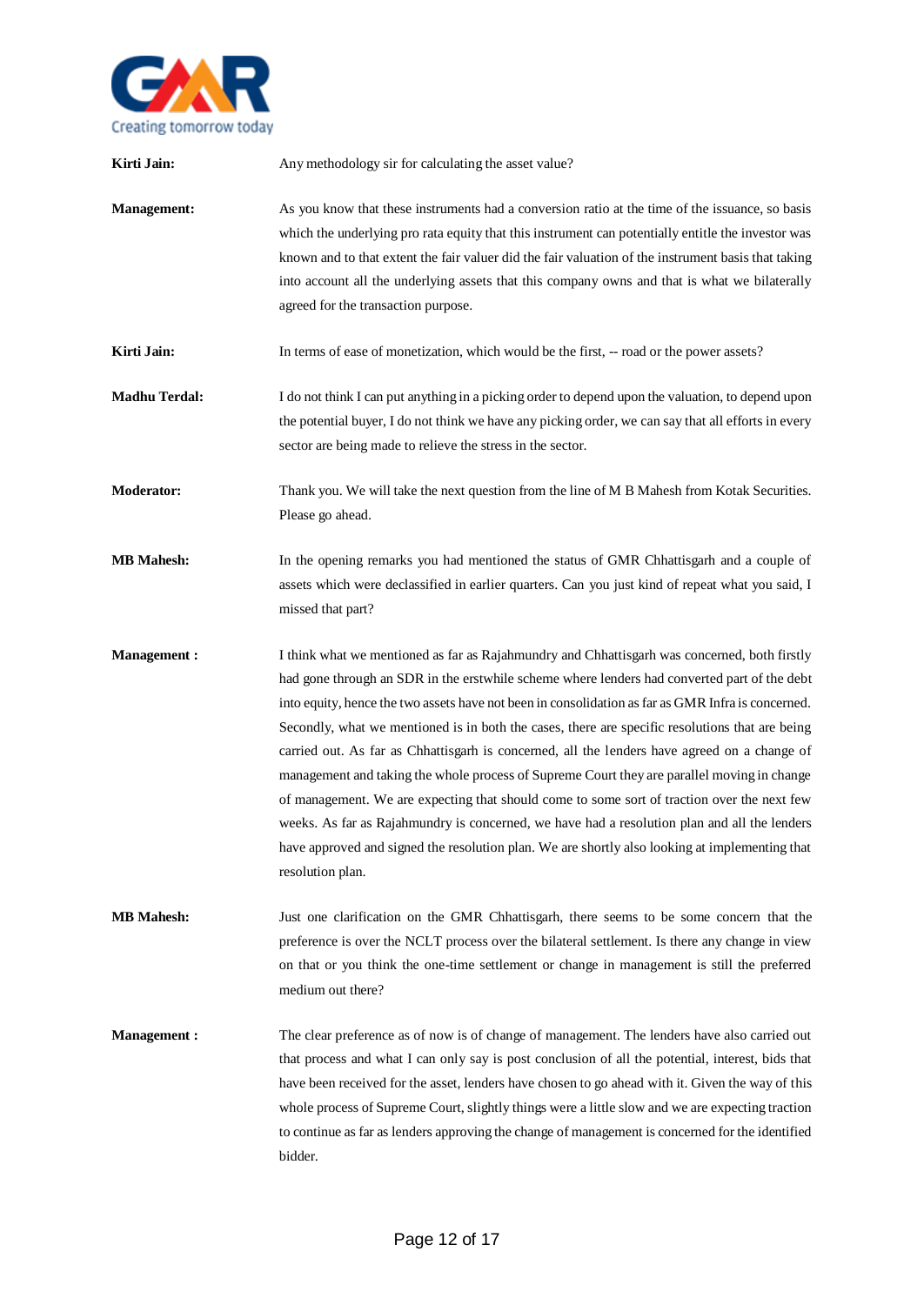

| <b>MB</b> Mahesh:     | 100% of the lenders have agreed to this change of management?                                                                                                                                                                                                                                                                                                                                                                                                                                                                                                                                                                                                                    |
|-----------------------|----------------------------------------------------------------------------------------------------------------------------------------------------------------------------------------------------------------------------------------------------------------------------------------------------------------------------------------------------------------------------------------------------------------------------------------------------------------------------------------------------------------------------------------------------------------------------------------------------------------------------------------------------------------------------------|
| <b>Madhu Terdal:</b>  | That is the process.                                                                                                                                                                                                                                                                                                                                                                                                                                                                                                                                                                                                                                                             |
| Moderator:            | Thank you. We will take the next question from the line of Prem Shankar, a retail investor.<br>Please go ahead.                                                                                                                                                                                                                                                                                                                                                                                                                                                                                                                                                                  |
| <b>Prem Shankar:</b>  | Sir, my question is we are listening good news every time but the share value is decreasing every<br>time.                                                                                                                                                                                                                                                                                                                                                                                                                                                                                                                                                                       |
| <b>Madhu Terdal:</b>  | I do not think as a company we will be able to comment upon the market price sir. We are<br>definitely focused on our job and every effort is being made to create value in the company. It<br>is true that the infrastructure sector as a whole is going through a difficult period and GMR is<br>not an exception but if you look at the relative performance of the various infrastructure<br>companies, we can only say that we are trying to do level best at least we are trying to be better<br>at least relatively in the pack of things, but rest is on the market, market behaves the way as it<br>seems deems fit, let us hope the good days will be back again soon. |
| <b>Prem Shankar:</b>  | When can I expect GMR IPO sir?                                                                                                                                                                                                                                                                                                                                                                                                                                                                                                                                                                                                                                                   |
| <b>Madhu Terdal:</b>  | As my colleague just replied to you, sir, we will not be able to comment on anything specific, I<br>will only repeat what he says, all the avenues for unlocking the values are on, everything will<br>happen at a right point of time, we have to wait for that.                                                                                                                                                                                                                                                                                                                                                                                                                |
| <b>Moderator:</b>     | Thank you. We will take the next question from the line of Amit Mariwala from Systematix<br>Shares. Please go ahead.                                                                                                                                                                                                                                                                                                                                                                                                                                                                                                                                                             |
| <b>Amit Mariwala:</b> | Just want to know about debt structure on GMR airport level front before the deal or after the<br>deal sir?                                                                                                                                                                                                                                                                                                                                                                                                                                                                                                                                                                      |
| <b>Management:</b>    | At GMR airport, debt which now is one NCD of Rs.2,050 crores, earlier we had about Rs.300-<br>crores debt that has been fully repaid.                                                                                                                                                                                                                                                                                                                                                                                                                                                                                                                                            |
| <b>Amit Mariwala:</b> | Apart from this Rs.2,050 crores, do we have any more? In the presentation if you see the debt is<br>around Rs.15,000 crores, so if we calculate around 30%, that is net debt, so the value is<br>mismatching. So can you please elaborate on that?                                                                                                                                                                                                                                                                                                                                                                                                                               |
| <b>Management:</b>    | No, the entire sector debt if you look at it, Delhi airport has got 811 million debt and Hyderabad<br>has got 350 million debt and right now Goa airport has drawn only around Rs.200 crores of debt<br>and at GMR airport parent level it is Rs.2,050 crores of NCD.                                                                                                                                                                                                                                                                                                                                                                                                            |
| <b>Amit Mariwala:</b> | So total sir with the parent and with the subsidiaries, what is the total debt over here?                                                                                                                                                                                                                                                                                                                                                                                                                                                                                                                                                                                        |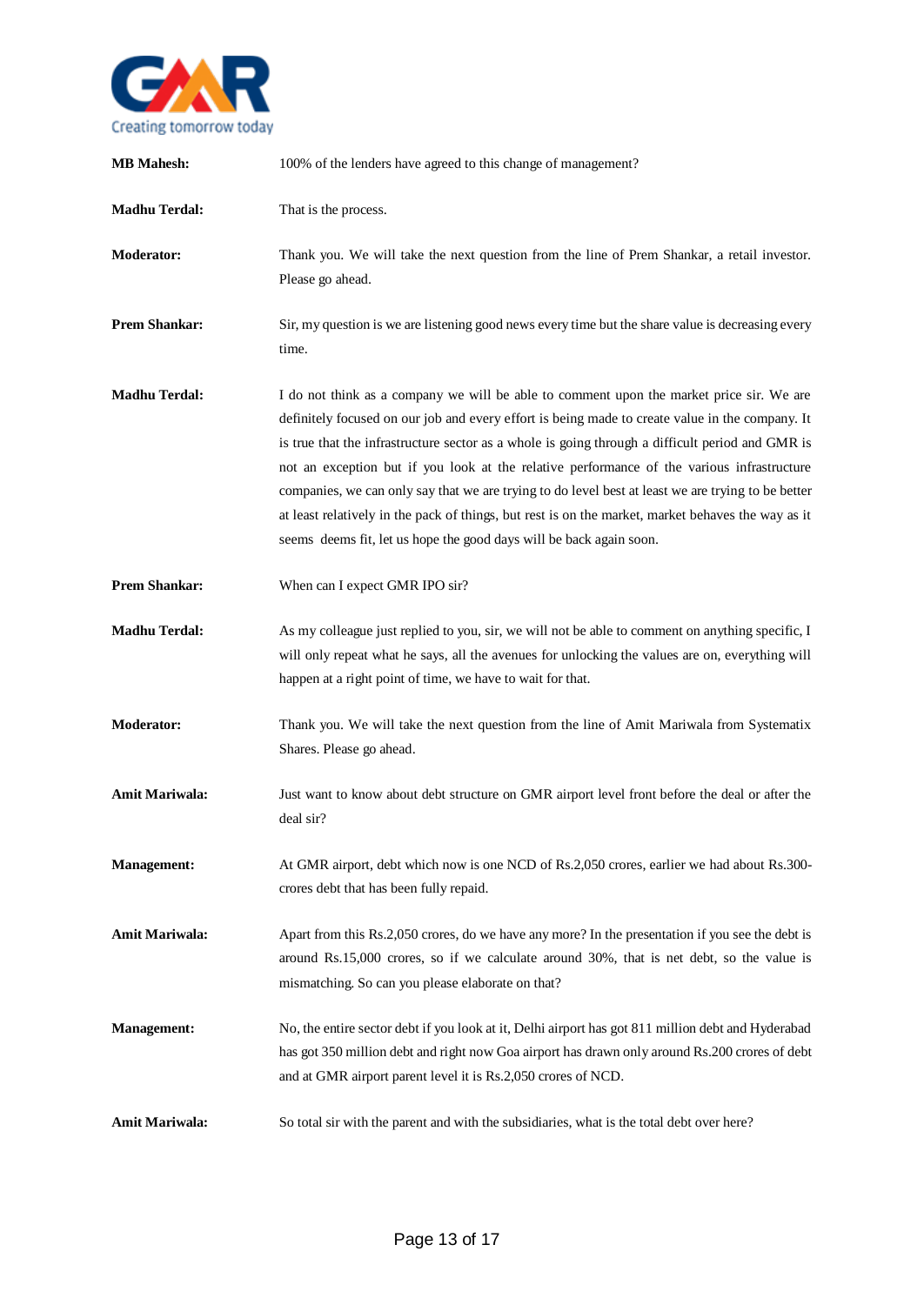

**Vishal:** I think what you are referring to the presentation is the net debt, that is the gross debt minus cash, so that is 30% of Rs.15,000 crores, that means around Rs.4,000 crores in the airport sector consolidated. Amit Mariwala: So total debt is Rs.4,000 at consolidated level? **Management :** Net debt is Rs.4,500 crores as of 30<sup>th</sup> September, gross debt is Rs.10,500 crores, we have cash balance of Rs.6,000 crores as far as various airports and GMR airports together. **Moderator:** Thank you. We will take the next question from the line of Bhavesh Patel, an investor. Please go ahead. **Bhavesh Patel:** My question is what are the plans to go ahead with reduction of debt at the gross level as well as what is the management is doing to increase the shareholder value be it whether it is in terms of reflecting some price or promoter buying and then effectively returns in a longer-term coming to dividend as well; however far you see, maybe three, five years? **Madhu Terdal:** Thank you. As you have seen us for the last three to four years, we have raised close to around Rs.8,500 crores by divestment of various assets and as I just explained to you we are still continuing to perceive our efforts in disinvestments. Road will continue to pursue but obviously there are no more sellers than the buyers. So obviously there is a constraint in getting a value. The next is as we explained to you there is a lot of unlocking in the airport segment has happened, I cannot tell exactly at what time and when and in what way but I can tell you that that is going to be one of the routes that is going to impact very significantly and positively in the reduction of the debt at the corporate level or so. Also, as you might have seen that we have made very significant progress in our urban infrastructure. I would like to assure you that many times it escapes the attention of the investors and the analysts but we are sitting on almost about 10,000 acres of land in our Kakinada and another 3,000 acres of land in Krishnagiri as well. While Krishnagiri may take little more time to show little progress, but as far as Kakinada is concerned, with the sanctioning of the port license, port alone it takes around 1,870 acres of land, besides as last year we have told about Hindustan Petroleum doing due diligence of around 2,500 acres and the infrastructure in the form of natural gas and the water treatment plant and coming, a very silent value creation is happening in the entire urban infrastructure. So during the next maybe anywhere between say six months to 12-months you can see that will become one of our very prime planks in terms of the disinvestment and it will be helping the reduction at the corporate level very significantly. I hope I have answered your question.

**Bhavesh Patel:** Yes, you have and in fact, looking forward to seeing some of those actions fructifying because honestly as an investor and very positive on the company as well as all the management plans but to be honest little bit disheartened as well looking at the screen as you reflect and again not saying screen you are responsible for but again hoping to see some quicker action and better results and then again want to be with the form for five plus years so that we see significant multiplication as well as dividend and let us not lose that focus please.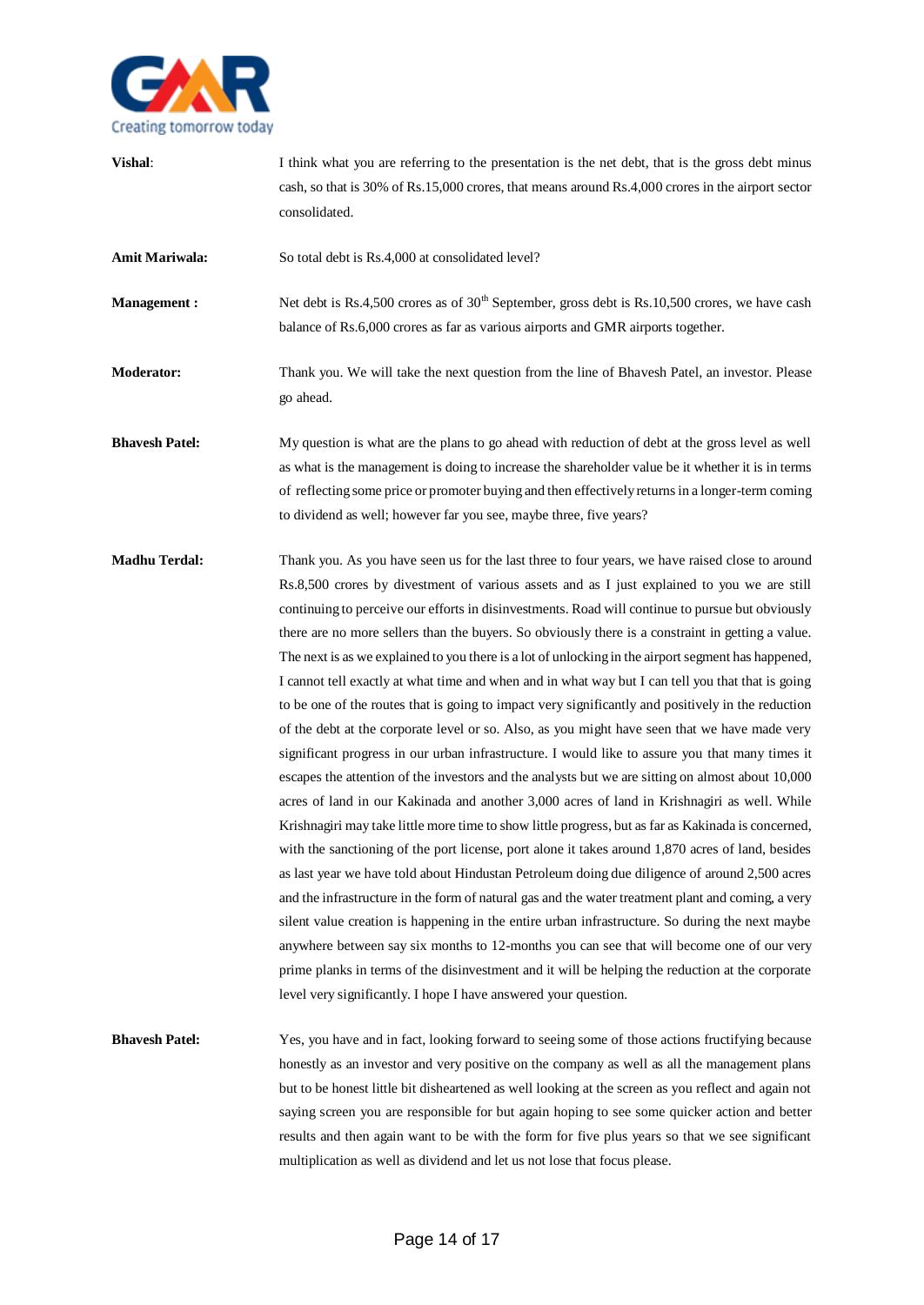

| <b>Madhu Terdal:</b>  | We share your concern and we also share your optimism also. Be rest assured, we are focused<br>on our efforts. This has been a good corporate trusted by the investor and we will do everything<br>to retain that confidence.                                                                                                                                                                                                                                                                                                                                                                                                                                                                                                                                                                                                                                                                                                                                                                                                                                                                                                                                 |
|-----------------------|---------------------------------------------------------------------------------------------------------------------------------------------------------------------------------------------------------------------------------------------------------------------------------------------------------------------------------------------------------------------------------------------------------------------------------------------------------------------------------------------------------------------------------------------------------------------------------------------------------------------------------------------------------------------------------------------------------------------------------------------------------------------------------------------------------------------------------------------------------------------------------------------------------------------------------------------------------------------------------------------------------------------------------------------------------------------------------------------------------------------------------------------------------------|
| <b>Moderator:</b>     | Thank you. We will take the next question from the line of Raghav Mittal from Locus<br>Investments. Please go ahead.                                                                                                                                                                                                                                                                                                                                                                                                                                                                                                                                                                                                                                                                                                                                                                                                                                                                                                                                                                                                                                          |
| <b>Raghav Mittal:</b> | I had a couple of questions on GMR Energy. When I just look up the finance charges for Warora<br>and Kamalanga and I just add them up and compare that with the finance charges for Energy<br>consolidated, the Energy consolidated finance charges are lesser than Warora and Kamalanga<br>finance charges, so can you just talk about what am I missing here?                                                                                                                                                                                                                                                                                                                                                                                                                                                                                                                                                                                                                                                                                                                                                                                               |
| <b>Amit Jain:</b>     | Financial consolidated what you are looking at Energy consolidated does not include Warora,<br>Kamalanga because if you look at the energy portfolio of GMR, there are two big pieces; one is<br>GMR Energy Limited where Tenaga took 30% stake that portfolio includes Warora, Kamalanga<br>and that is not consolidated. The consolidated number what you are looking at are the number<br>which include other business which is trading. So these two are different pieces you are trying<br>to correlate.                                                                                                                                                                                                                                                                                                                                                                                                                                                                                                                                                                                                                                                 |
| <b>Madhu Terdal:</b>  | Maybe you call Amit, perhaps he will be able to reconcile the number.                                                                                                                                                                                                                                                                                                                                                                                                                                                                                                                                                                                                                                                                                                                                                                                                                                                                                                                                                                                                                                                                                         |
| <b>Mangement:</b>     | What the Energy consolidated is not the GMR Energy but it is all the Energy businesses which<br>is not even forming part of the Energy.                                                                                                                                                                                                                                                                                                                                                                                                                                                                                                                                                                                                                                                                                                                                                                                                                                                                                                                                                                                                                       |
| <b>Raghav Mittal:</b> | Which are the main businesses in GMR Energy consolidated now?                                                                                                                                                                                                                                                                                                                                                                                                                                                                                                                                                                                                                                                                                                                                                                                                                                                                                                                                                                                                                                                                                                 |
| <b>Management:</b>    | Energy trading.                                                                                                                                                                                                                                                                                                                                                                                                                                                                                                                                                                                                                                                                                                                                                                                                                                                                                                                                                                                                                                                                                                                                               |
| <b>Raghav Mittal:</b> | Second question is on the PT Gems side EBITDA, with the increasing stripping cost and rising<br>fuel cost, so just wanted to understand the EBITDA margin has declined a lot this quarter. So is<br>that like a sort of level which we can expect going forward?                                                                                                                                                                                                                                                                                                                                                                                                                                                                                                                                                                                                                                                                                                                                                                                                                                                                                              |
| <b>Management:</b>    | I think this business perhaps need to be seen not as an EBITDA margin but this is the way the<br>coal as a commodity in the international market trades is more as a function of what effectively<br>you achieve in terms of call it EBITDA dollar per ton because higher the price does not<br>automatically the margin will have its impact because a significant part of the cost to that extent<br>is a variable cost and some bit which gets linked to the price but some equally significant<br>component will be which is fixed cost. So basically if you see we work and maybe as of now<br>our EBITDA per ton will be somewhere around ballpark \$8-10 and which we clearly see that is<br>something that should get maintained in the times to come and perhaps has the potential to go<br>up as well. Also, just to add from a business perspective, when the coal prices are higher<br>normally you try to take out the coal which has a higher strip ratio, so you would maintain your<br>margin and going forward EBITDA and everything definitely is going to maintain because when<br>the prices fluctuate, your strip ratios also goes down. |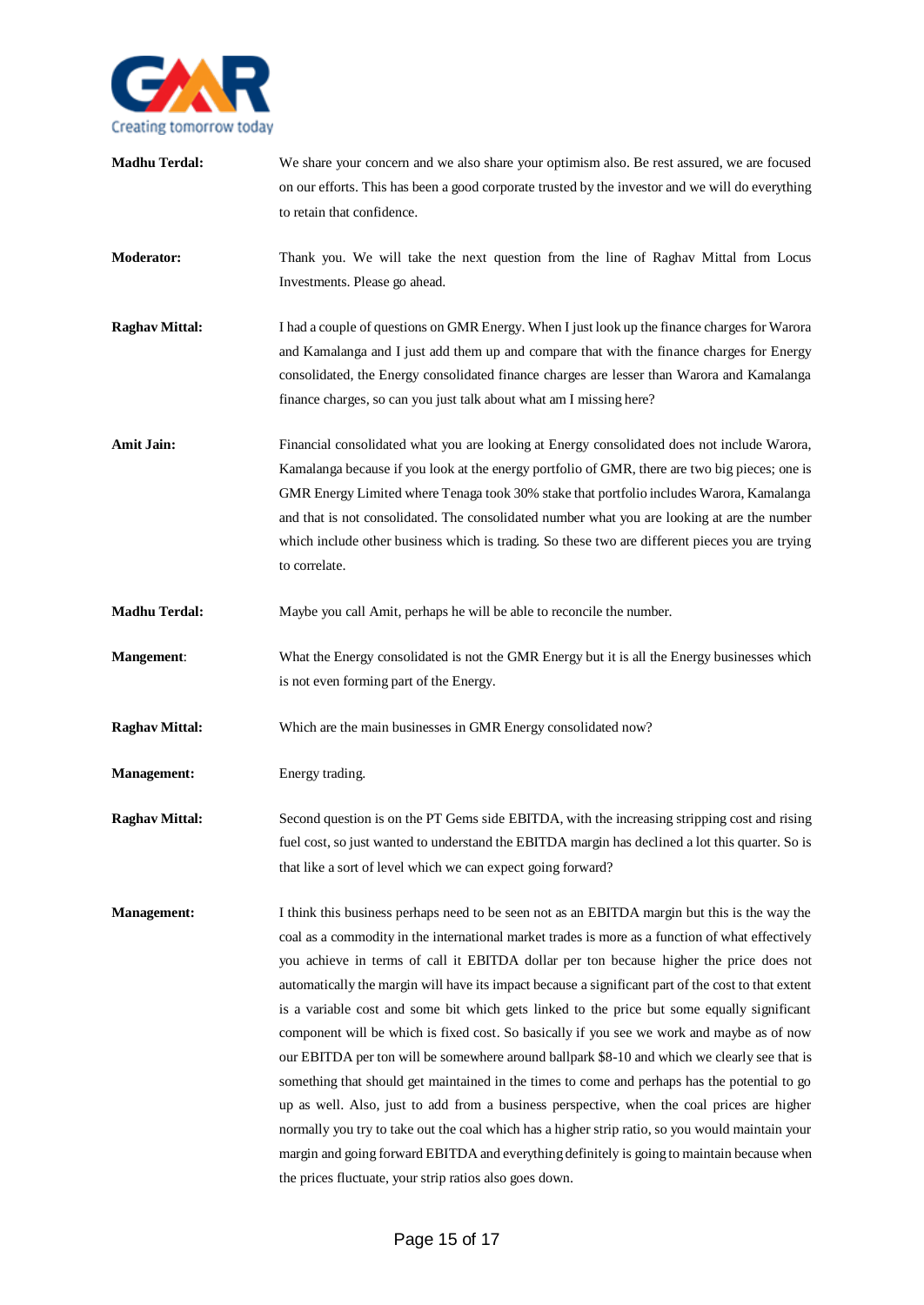

**Moderator:** Thank you. We will take the next question from the line of Siddharth Agarwal from Kanav Capital. Please go ahead.

**Siddharth Agarwal:** Sir, for the Kakinada, you have mentioned that we have already signed MoUs for 3,500 acres across different companies and organization. So would it be possible for us to get some sense of even ballpark for 3,500 acres, what are the kinds of amounts we are looking at?

**Mohan Rao:** It contains nearly 10-12 customers where we signed the MoUs totaling about 3,500 acres which includes petrochemicals complex by 2,000 acres. Please understand that okay, now we got the port license and we are going to enter the concession agreement in a few days. That is the major development which is anchor asset for the unlocking the total remaining 8,500 acres. As Mr. Madhu mentioned in the beginning, 10,500 acres, 2,000 acres for the port, so this will be anchor and developing value for remaining 8,500 acres. Once that okay, we got this commercial port license, height number of enquiries basically which are depending on the forward line, petrochemicals complex, that is why we have taken even this gas connection from the AP Gas distribution with their own because the government also realize that it is coming up very well because of this port, that is why with their own cost, they put the gas pipeline of 6 Kms from the main pipeline to our port place. All these are sorted just beginning. Except HPCL guy which is happening for quite some time, once the news come out, they have come and approached us. So now we are negotiating the price and the MoUs will be signed very shortly. To that extent I can tell you. The price because of various reasons you are aware that we are not in a position to disclose the price now. This HPCL guy also you are aware that okay, is very-very advanced stage. It should support and require some various angles, it is a very big project, HPCL guy is a government entity, so central government, state government and district entities all support is required. Though the support has come and they are now in very advanced stage simply because of central presence, it is going slightly delayed, that is it. So we are very bullish on all these MoUs which will be fruitful shortly.

- **Siddharth Agarwal:** Sir, the commercial port that is intended to come in Kakinada, so is GMR itself going to develop this port or we are just going to make the land available for a certain developer who is going to take over the development and put in the money?
- **Mohan Rao**: For the time-being we are incorporating this port as 100% subsidiary of the KSEZ. The decisions are going on how to develop this port. It is too early to comment on that.

**Siddharth Agarwal:** What would be the ballpark monetary outlay in developing a port of this project size 16 mt that we are planning here?

**Mohan Rao:** This 16 mt capacity, the project cost will be around about Rs.2,100 crores like that but there is a lot of change in the dynamics now because the coal transportation, chemicals complex are coming back. So in fact, we are rating the total deal proposal which is a consultant, how to take it forward to create more value but the customers who are approaching to us and also the total port number.